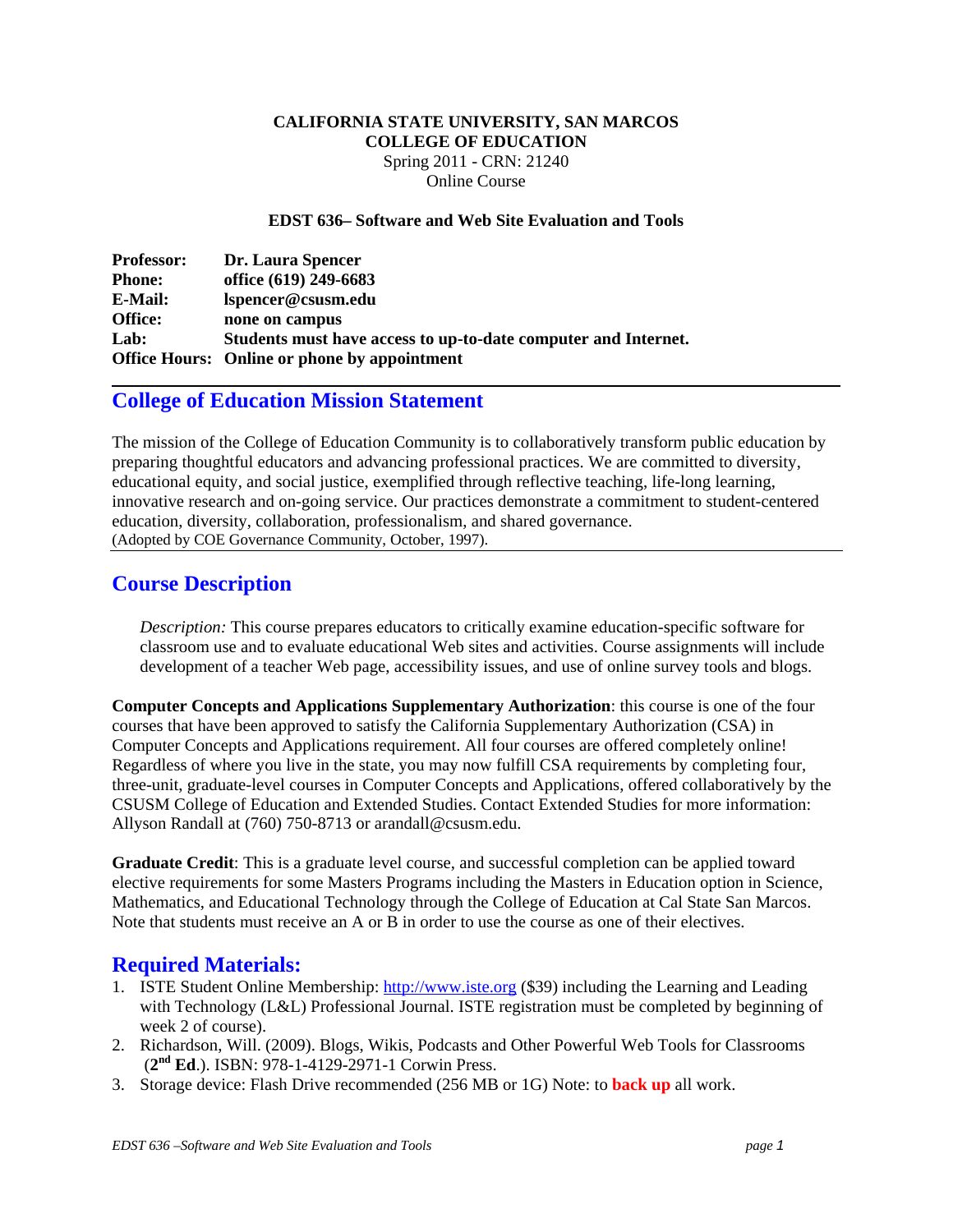- 4. Email Account You are provided a campus email account automatically after you are registered for the course. The log in is the same as Moodle. You must check this regularly or have it forwarded to an account your regularly check.
- 5. \*Computer Access –you must have a computer available throughout the course with ability to **install and preview software**, preview online audio clips and videos.
- 6. You must have a web page editing software program on your computer or Web based, and identify an online **host to post your personal professional Web page.**
- 7. Please review the following page for plugin: http://courses.csusm.edu/studemo/tutorials/tips\_tricks/plugins.htm

## **Course Goals: Learner Outcomes**

By the end of this class, students will

- *1. Be knowledgeable of important elements to consider for evaluating software for classroom use.*
- *2. Create a rubric and use it for evaluation of education specific software.*
- *3. Be knowledgeable of important elements to consider for evaluating Web site activities for educational settings.*
- *4. Learn about online survey tools and implement a survey for evaluation of educational web sites.*
- *5. Use a current forms of electronic communication such as threaded discussions and blogs to collaborate with educators on topics related to education.*
- *6. Create and post a professional education web site using appropriate development and editing tools.*

# **COE Attendance Policy**

Due to the dynamic and interactive nature of courses in the College of Education, all students are expected to attend all classes and participate actively. At a minimum, students must attend more than 80% of class time, or s/he may not receive a passing grade for the course at the discretion of the instructor. Individual instructors may adopt more stringent attendance requirements. Should the student have extenuating circumstances, s/he should contact the instructor as soon as possible. In this online course, the instructor has adopted this policy: you must be active in online coursework including email, discussions and activities regularly (at least twice weekly and/or at least every 3 days), or you cannot receive a grade of A or A-; if you are inactive for one week or more, you cannot receive a grade of B+ or B. If you have extenuating circumstances, you should contact the instructor as soon as possible. *Modules begin on Tuesday each week and end on Monday of the following week (see online schedule of modules).* 

#### **Accommodations for Disabilities:**

Students with disabilities who require reasonable accommodations must be approved for services by providing appropriate and recent documentation to the Office of Disable Student Services (DSS). This office is located in Craven Hall 5205, and can be contacted by phone at (760) 750-4905, or TTY (760) 750-4909. Students authorized by DSS to receive reasonable accommodations should meet with their instructor during office hours or, in order to ensure confidentiality, in a more private setting.

## **CSUSM Academic Honesty Policy**

 "Students will be expected to adhere to standards of academic honesty and integrity, as outlined in the Student Academic Honesty Policy. All written work and oral presentation assignments must be original work. All ideas/materials that are borrowed from other sources must have appropriate references to the original sources. Any quoted material should give credit to the source and be punctuated with quotation marks.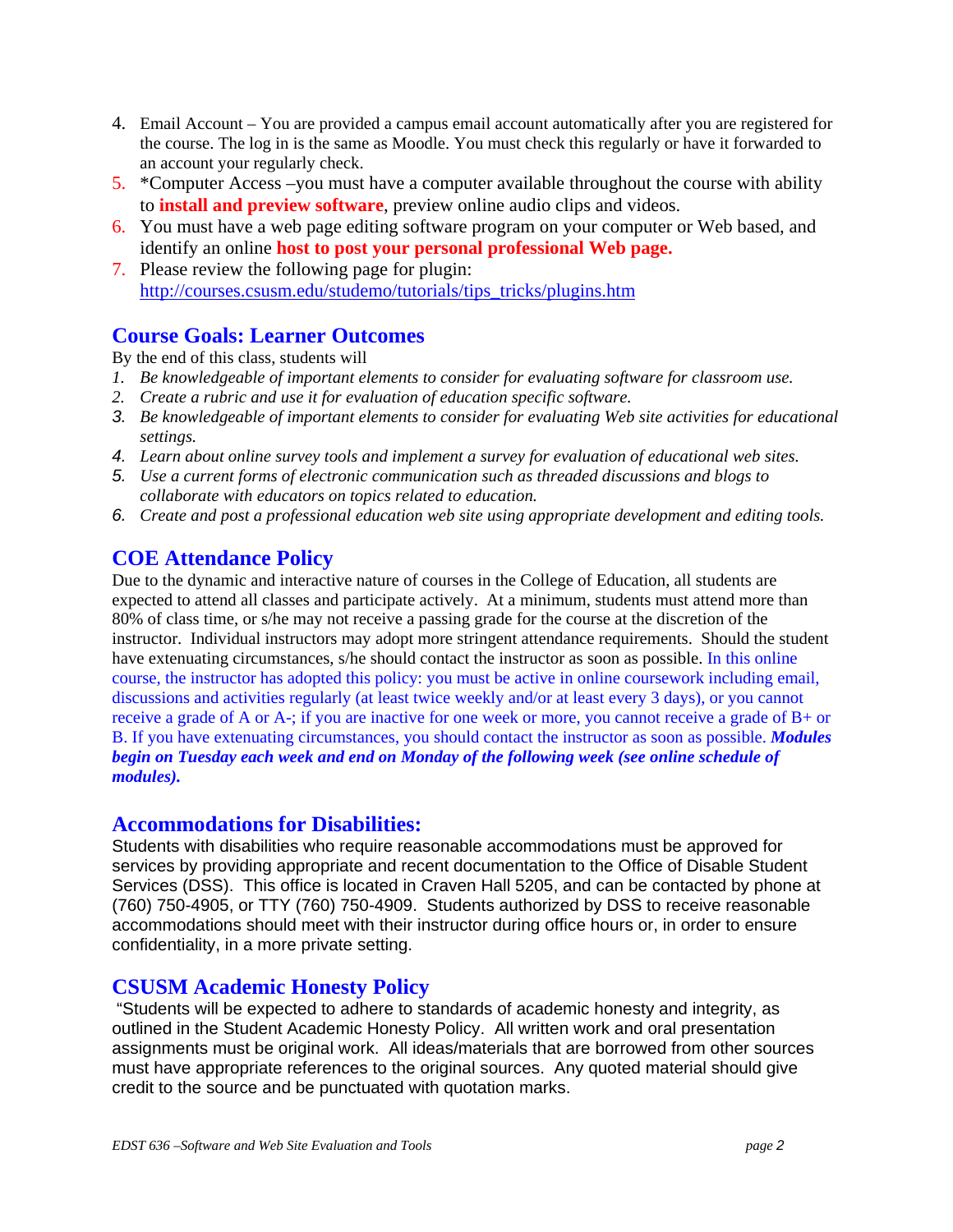Students are responsible for honest completion of their work including examinations. There will be no tolerance for infractions. If you believe there has been an infraction by someone in the class, please bring it to the instructor's attention. The instructor reserves the right to discipline any student for academic dishonesty in accordance with the general rules and regulations of the university. Disciplinary action may include the lowering of grades and/or the assignment of a failing grade for an exam, assignment, or the class as a whole."

Incidents of Academic Dishonesty will be reported to the Dean of Students. Sanctions at the University level may include suspension or expulsion from the University.

#### **Plagiarism:**

As an educator, it is expected that each student will do his/her own work, and contribute equally to group projects and processes. Plagiarism or cheating is unacceptable under any circumstances. If you are in doubt about whether your work is paraphrased or plagiarized see the Plagiarism Prevention for Students website http://library.csusm.edu/plagiarism/index.html. If there are questions about academic honesty, please consult the University catalog.

# **Writing Requirement**

The CSUSM writing requirement of 2500 words is met through the completion of course assignments. Therefore, all writing will be looked at for content, grammar, spelling and format.

# **Graduate Writing Requirements**

The California State University maintains a Graduation Writing Assessment Requirement (GWAR) for master's candidates. This requirement must be achieved prior to Advancement to Candidacy. A master's candidate will satisfy the graduate writing requirement by receiving a passing score on a written product as assessed with the GWAR rubric. Toward the goal of providing opportunity for graduate students in the College of Education to satisfy the writing requirement, all papers in all graduate classes must adhere to the writing and format style guidelines detailed in the sixth edition of the Publication Manual of the American Psychological Association. This manual is a required textbook for all CSUSM College of Education graduatelevel courses.

## **Policy on Late Work**

**Late assignments will be penalized by a 5% deduction in points for each weekday late.**  After one week, late assignments receive no credit. If extraordinary circumstances occur, communicate immediately with the instructor. Remember that communication is the key to success.

## **Important Course Requirements and Considerations**

#### **Discussion Posting (Value Added Model)**

When replying to a posting in the discussion area (or through a Web Blog) by another student, instructor, or guest, you must **refer to the person by name and refer to their comments** within your posting. **To Add Value**, your response must do one of the following: **give an example** of what the prior post had described; **provide a different perspective** of the topic posted; OR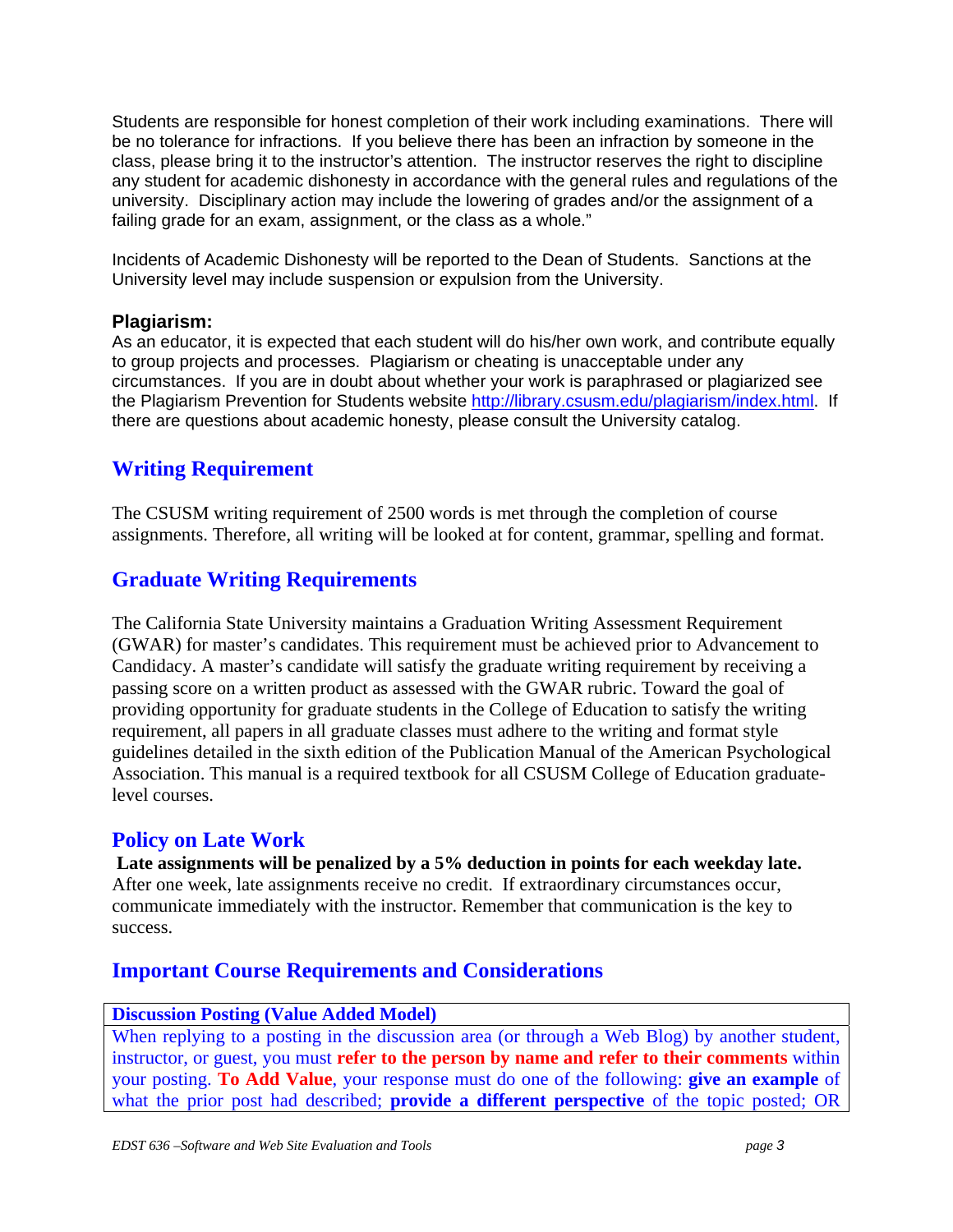**expand upon the idea** posted in the message by including more detail and depth. The instructor will provide feedback in the first few modules to support understanding of this concept. Peers will also be asked to review how others conform to this aspect of the course discussions.

**Participation:** It is expected that all students will have an active presence in the online community (see attendance policy). Organize each week so that you **visit the Moodle shell every 2-3 days.** This will provide you the opportunity to stay in touch with the module assignments and discussions. You will need to use an up-to-date computer and operating system that has the ability and speed to use Moodle and participate in activities (such as review of education specific software, use of online survey and rubric tools, AND create, edit, and post a professional web page), as well as play sound files and movie clips. **It is your responsibility to check these capabilities out as soon as you begin the course** and have a plan for completing and accessing these resources regularly. Note that assignment documents must be completed in Microsoft Office (Word and/or Excel) and a web page editing software will be required for the course. There is a tune up tool on Moodle to use to test your browser and access (see link in Moodle at bottom of Course Content page).

**Assignment Questions:** There is a **Questions** topic section in the discussion area of Moodle. This section is included to allow everyone the benefit of having access to instructor responses to questions about the course, activities, and/or assignments. Please review the posted questions before posting your question(s). Instructor will respond to posts within 48 hours. If you do not have a response by 48 hours, please contact the instructor directly by email or phone. Students may also respond to questions when they have information that will help other students.

**Moodle Help:** Contact the CSUSM help desk. Their location and hours are listed on the web: http://www2.csusm.edu/iits/labs/index.htm Be sure to leave a phone number and/or email if you leave a message at the help desk regarding a problem you are having. They can help with all technical aspects of the Moodle environment including problems with accessing files, uploading assignments, and using Moodle tools. **If you write to the instructor about a problem with Moodle,** please confirm that you have communicated with the Help Desk first and refer to who replied to your question.

#### **Important Considerations:**

- Assignments are due when noted on the assignment page.
- **All assignments should be based on thoughtful reflection** at a masters level, and submitted only after final edits, proof-read and word-processed. The university has a 2500-word writing requirement for each course that is met through the course reflections, assignments and discussions. Use Microsoft Word for any Word Processed documents.
- **Contact instructor in advance** of any extended absence to accessing and contributing to module activities. If you contact the instructor about an absence, suggest a timeline for how you will make up missed sessions, contribute to group work, and if there is a need for an alternative assignment.
	- Grading of coursework will be based on adherence to the assignment guidelines,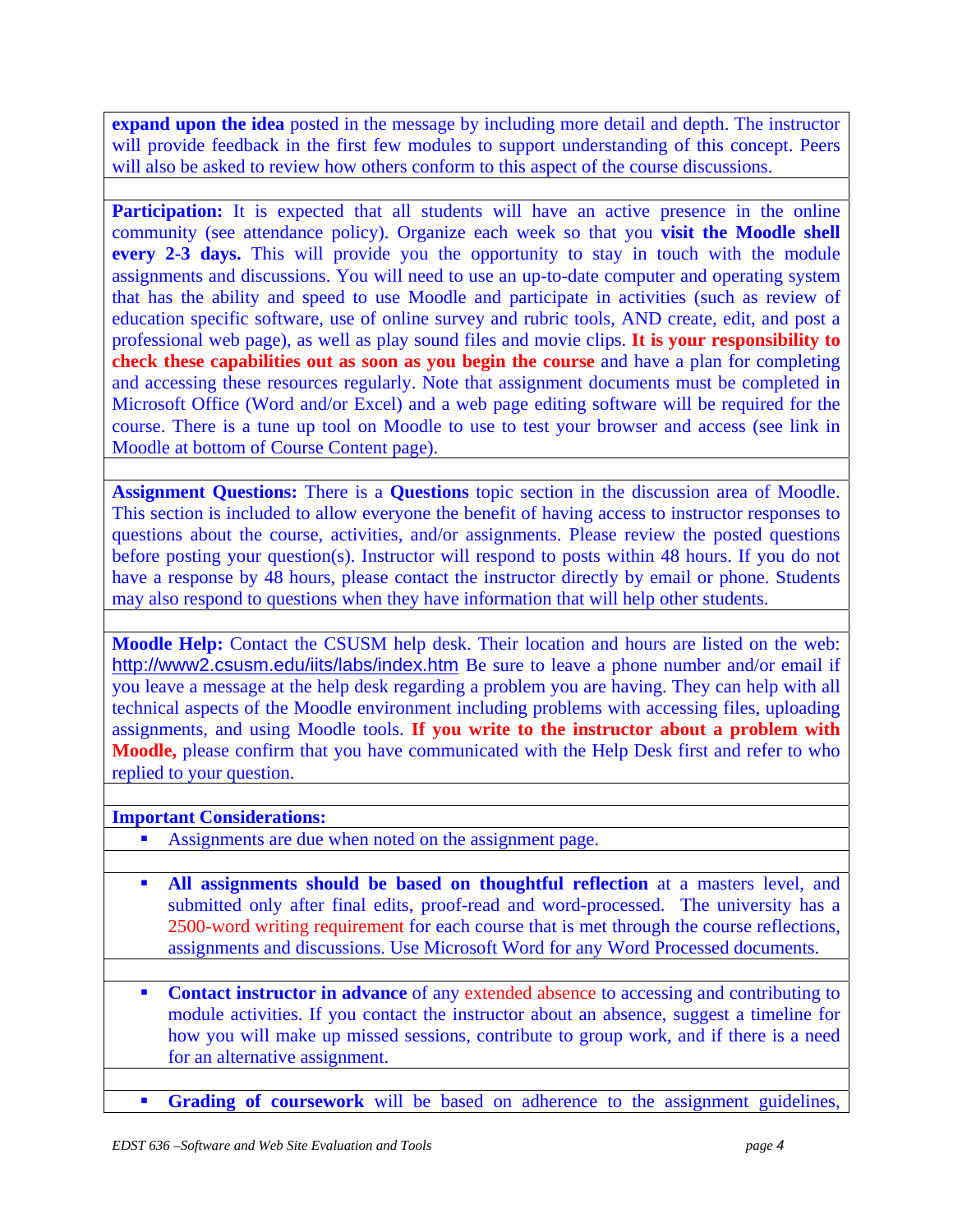evidence of application of course readings and resources, and clear evidence of specified revisions, clarity, and coherence, in revised work. Points are deducted for spelling and/or grammar errors.

**Remember to cite** all information obtained from others completely in APA 5<sup>th</sup> Edition format. References are required.

Spring Module Schedule: 1 module completed per week.

| N <sub>0</sub> | <b>Assignment</b>                                                                                                                                                                          | <b>Description</b>                                                                                                                                                                                                                                                                                                                                                       | <b>Points</b>     |  |  |
|----------------|--------------------------------------------------------------------------------------------------------------------------------------------------------------------------------------------|--------------------------------------------------------------------------------------------------------------------------------------------------------------------------------------------------------------------------------------------------------------------------------------------------------------------------------------------------------------------------|-------------------|--|--|
|                |                                                                                                                                                                                            | Student demonstrates understanding of requirements for Web sites to address                                                                                                                                                                                                                                                                                              |                   |  |  |
| 1              | Accessibility                                                                                                                                                                              | accessibility laws to allow persons with disabilities to access online materials.                                                                                                                                                                                                                                                                                        | 5                 |  |  |
| 2              | Goal 1: Evaluation of<br>Software                                                                                                                                                          | Students will read about educational software evaluation and consider the important<br>elements for learning outcomes. They will take notes, reflect and share through a<br>threaded discussion using Value Added Comments (see course definition of value<br>added). Points are based on quality of postings, notes and contributions.                                  | 5 Post<br>5 Notes |  |  |
| 3              | Goal 2A: Rubric                                                                                                                                                                            | Working in groups, students will use a free online rubric tool to create a rubric for<br>educational software evaluation                                                                                                                                                                                                                                                 | 5                 |  |  |
|                | Goal 2B: Software                                                                                                                                                                          | Students will download two education specific software programs, thoroughly<br>review each and evaluate based on a group rubric.                                                                                                                                                                                                                                         |                   |  |  |
| $\overline{4}$ | Evaluation                                                                                                                                                                                 |                                                                                                                                                                                                                                                                                                                                                                          |                   |  |  |
| $\sqrt{5}$     | Goal 3: Web Site Activity<br>Evaluation                                                                                                                                                    | Students will participate in a Web Clinic to evaluate Internet-based activities and<br>report on their perceptions based on a role assigned to them.                                                                                                                                                                                                                     | 10                |  |  |
| 6              | Goal 4: Web Eval Tool                                                                                                                                                                      | Students will become knowledgeable about free online Web evaluation tools and<br>assess web sites for educational settings.                                                                                                                                                                                                                                              | 10                |  |  |
| 7              | Goal 6: Web Site                                                                                                                                                                           | Students will design a web page for an educational purpose and post it on a server<br>so that it can be accessed through the web. A web blog will be used to discuss<br>important elements and resources.                                                                                                                                                                | 15                |  |  |
| 8              | Goal 5: Readings                                                                                                                                                                           | Learn about and use a current forms of electronic communication such as threaded<br>discussions, blogs and wikis to collaborate with educators on topics related to<br>education                                                                                                                                                                                         | 10                |  |  |
| 9              | Goal 5: Communication<br>and Participation                                                                                                                                                 | Students are active participants in course discussions and activities online. The use<br>of electronic communication in Moodle and through a Web blog are required for<br>class activities. Attendance (through online presence), participation, and timely<br>access to online activities are critical to success in this course. Value Added<br>postings are required. | 15                |  |  |
|                |                                                                                                                                                                                            | <b>TOTAL POINTS</b>                                                                                                                                                                                                                                                                                                                                                      | 100               |  |  |
|                | All assignments, requirements, due dates and scoring rubrics will be available through Moodle. Students<br>should check the course schedule and assignment sections regularly for updates. |                                                                                                                                                                                                                                                                                                                                                                          |                   |  |  |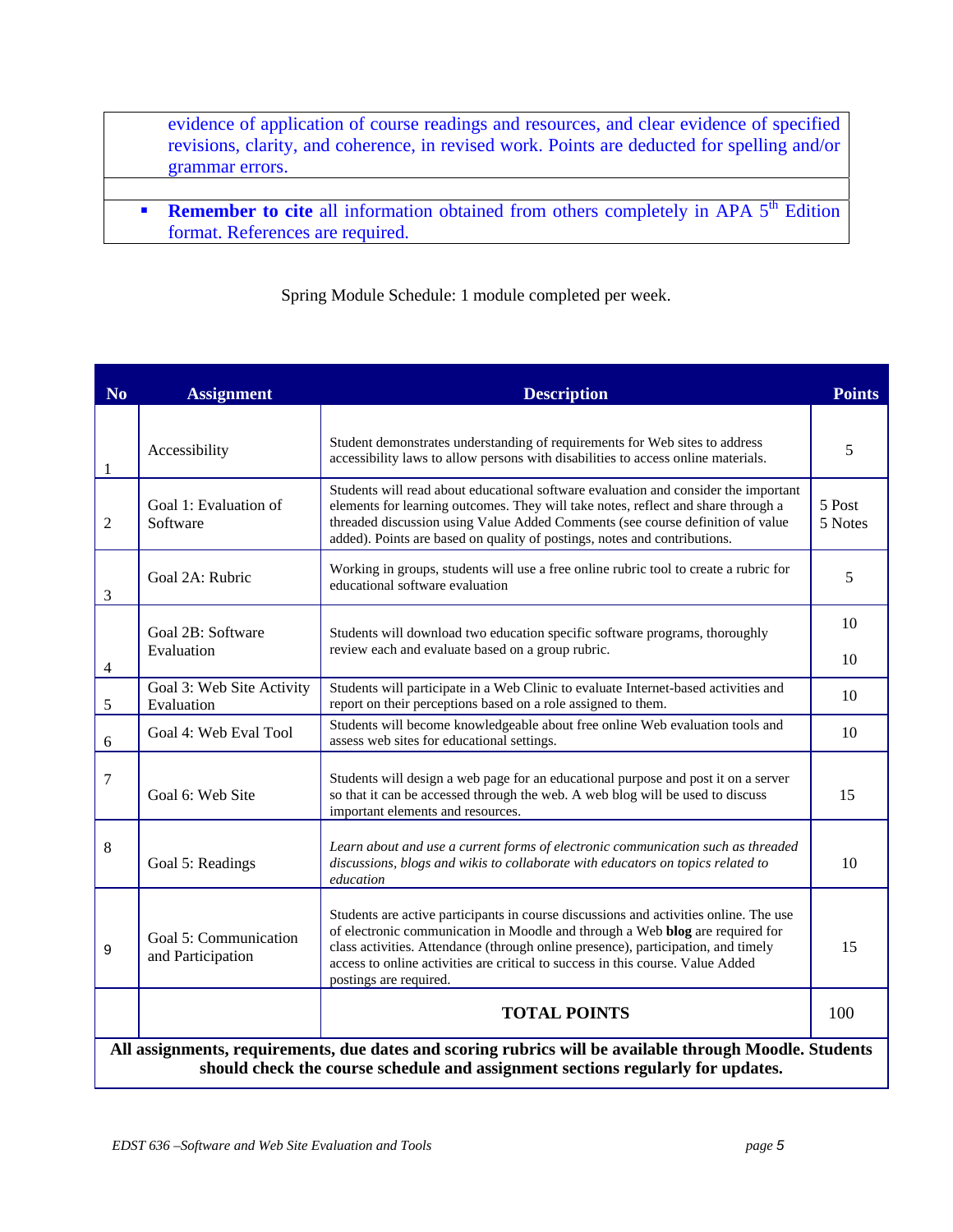#### **Assessment**

In order to successfully complete this course, assignments must be completed with at least an acceptable level noted on assignment rubrics. In addition to the assignments described above, performance assessment will be on student's ability to perform tasks using a variety of software.

California State University San Marcos has adopted an all-university writing requirement. In each course, students are required to **write at least 2500 words in essays, exercises, papers and examinations.**

# **Grading Procedures And Assignments**

Grading is calculated based the following percentages:

| $94 - 100 = A$  | $80 - 83 = B$   | $70 - 73 = C$  |
|-----------------|-----------------|----------------|
| $90 - 93 = A$   | $77 - 79 = C +$ | $60 - 69 = D$  |
| $87 - 89 = B +$ | $74 - 76 = C$   | below $60 = F$ |
| $84 - 86 = B$   |                 |                |

| <b>One</b><br><b>Module</b><br>per week | <b>Topic</b>                                                     | <b>Assignment</b>                                                                                                                                                  | <b>Approx. Due Dates</b><br><b>See Assignment in</b><br><b>Moodle for details</b>                  |
|-----------------------------------------|------------------------------------------------------------------|--------------------------------------------------------------------------------------------------------------------------------------------------------------------|----------------------------------------------------------------------------------------------------|
| Mod 0                                   | <b>Moodle</b><br><b>Introductions</b><br><b>Course Materials</b> | <b>Review Class tools</b><br><b>Post Introduction</b><br><b>Syllabus</b><br><b>Saving and Storing Files</b><br><b>Assess current tech skills</b>                   | <b>Campus ID</b><br><b>Moodle access</b>                                                           |
| Mod 1                                   | <b>Software Evaluation</b><br><b>ISTE</b>                        | <b>Discussion of Software</b><br><b>Evaluation (2)</b><br><b>Read Online/ISTE</b><br>٠<br><b>Notes in Word</b><br>٠<br>Post<br>٠<br><b>Reply: Value Added</b><br>٠ |                                                                                                    |
| Mod <sub>2</sub>                        | <b>Software Eval:</b><br><b>Rubric Tools Online</b>              | <b>Create Group Rubric (3)</b><br><b>Select Web Page Software</b>                                                                                                  | <b>Postings on</b><br><b>Software Evaluation</b><br>(2)<br><b>Reading Notes on</b><br>Module 1 (2) |
| Mod <sub>3</sub>                        | Software Eval:<br><b>Identify demos</b>                          | <b>Search Resources</b><br><b>Select Web Page Software</b>                                                                                                         | <b>Group Rubric (3)</b><br>email instructor                                                        |
| Mod 4                                   | Software Eval:                                                   | Software Eval: (4)<br>Download, install and review<br>one software                                                                                                 |                                                                                                    |

## **EDST 636 Proposed Schedule: Subject to Change**